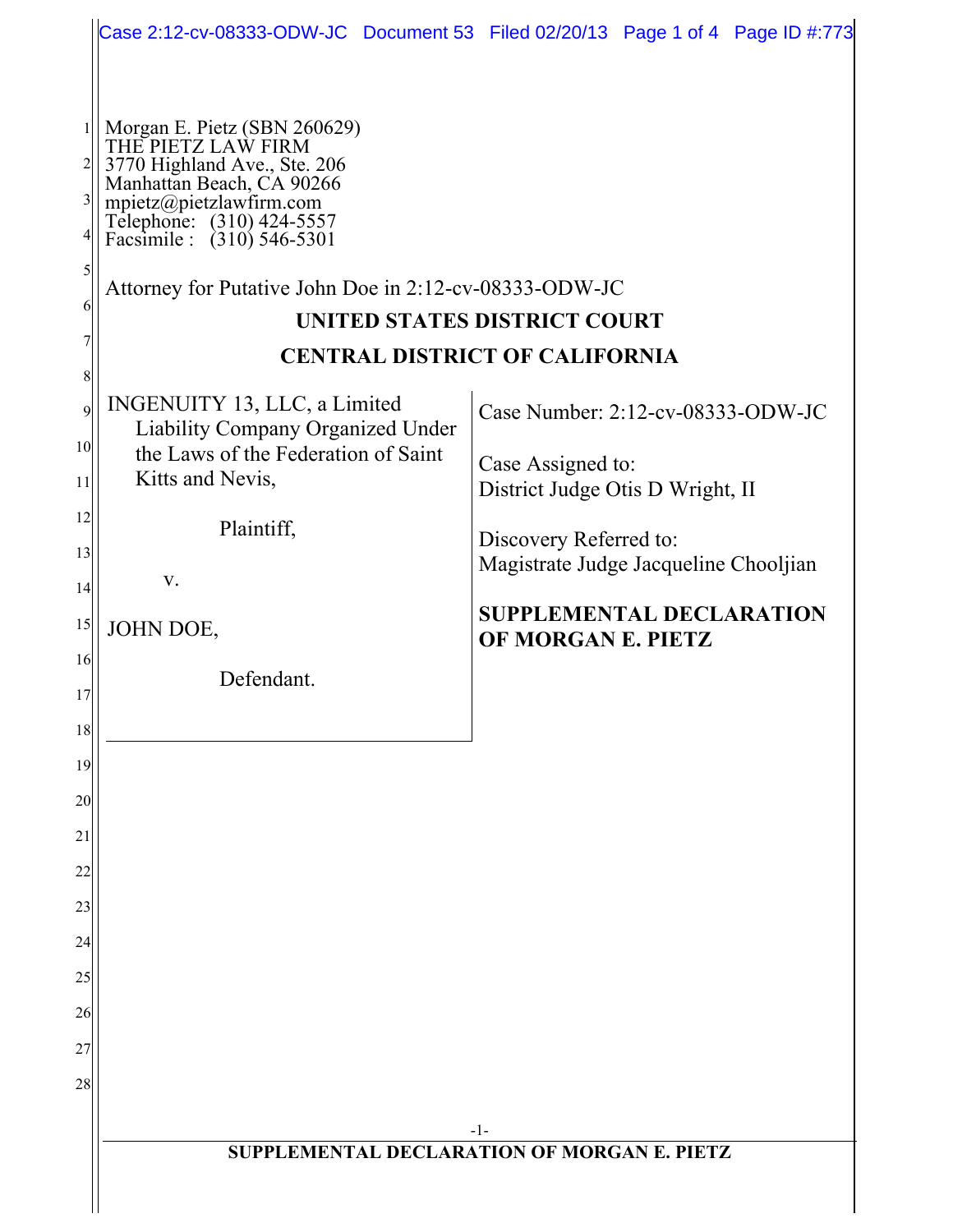I, Morgan E. Pietz, have personal knowledge of the facts alleged herein and hereby declare as follows:

1. I am a member in good standing of the State Bar of California, duly admitted to the practice of law in the state and federal courts of the State of California.

2. I represent ISP subscribers who have been targeted by Ingenuity 13, LLC, through its counsel Prenda Law, Inc. f/k/a Steele Hansemeier PLLC ("Prenda") in copyright infringement cases Ingenuity 13 filed in both the Central District of California, and the Northern District of California. I also represent other clients in other cases brought by Prenda on behalf of other entities, sometimes along with local counsel, in other courts.

3. I represent a putative John Doe defendant in the case indicated on the caption above.

4. My clients in the Prenda cases, including this case, each received letters from their ISPs informing them that Prenda was attempting to subpoena their identity as part of a lawsuit. Generally, my clients are the people who happen to pay the Internet bill for their household, not necessarily the people who actually committed the alleged infringement or other wrongful conduct. However, Prenda constructs its lawsuits so as to make it unclear what exactly is the status of my clients. The complaint does not exactly come out and say that the ISP subscriber equals the John Doe defendant. However, the requests for early discovery, seeking leave to issue ISP subpoenas, generally tend to conflate ISP subscriber with Doe defendant.

5. A comprehensive "Declaration of Morgan E. Pietz re: Prenda Law, Inc." was previously filed in this action at ECF No. 40-1. *Exhibit letters herein are continued from that prior declaration*.

6. I did serve the Alan Cooper written discovery on Mr. Gibbs, via overnight mail, on January 4, 2013.

1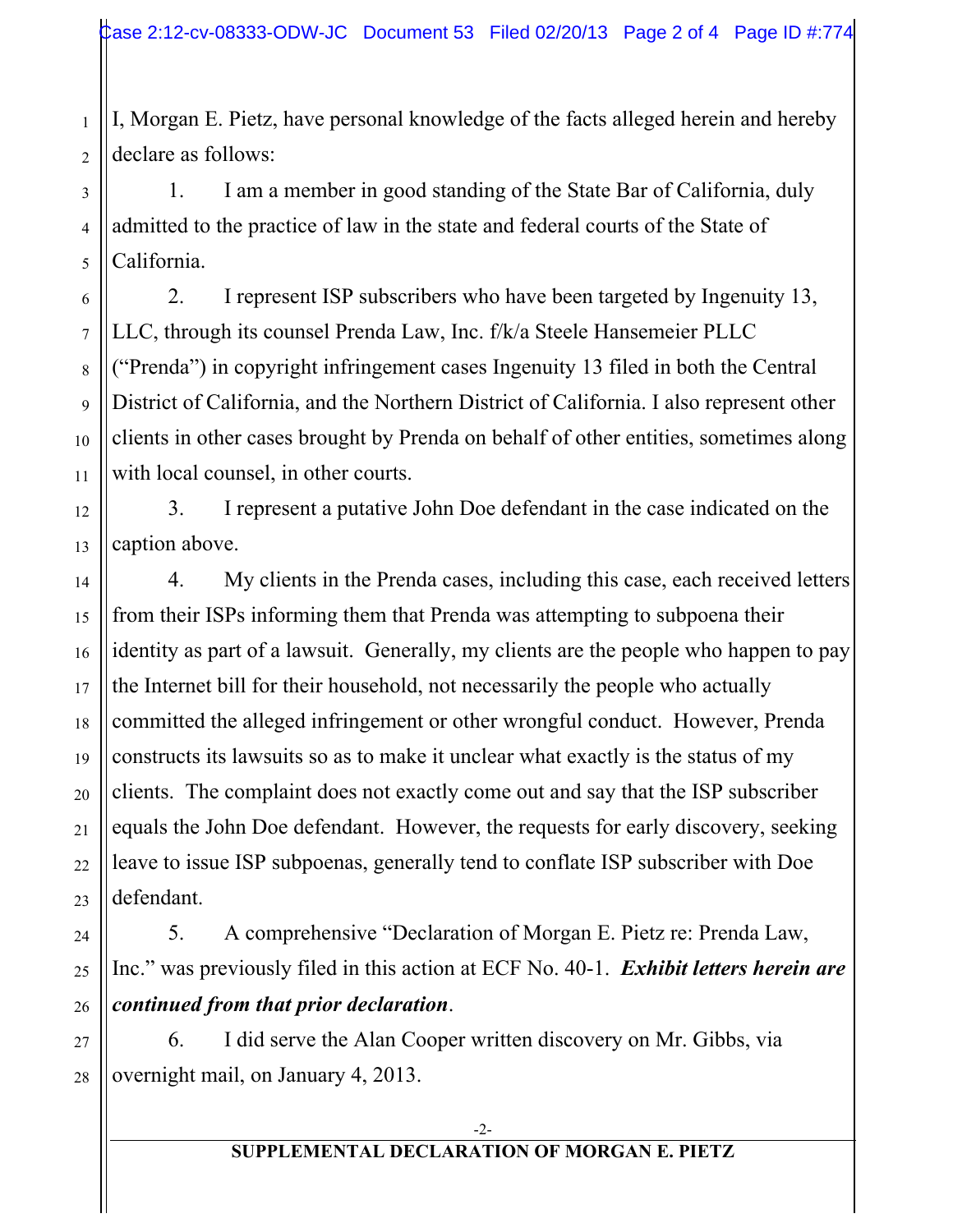7. Attached as Exhibit P hereto is a true and correct copy of an email chain I received wherein Mr. Gibbs notified me that Mr. Duffy would be substituting into this case as counsel of record, and an email where Mr. Duffy attempted to meet and confer with on 12-cv-8333.

8. Attached as Exhibit Q hereto is a true and correct copy of Alan Cooper's complaint for identity theft, etc.

1

2

3

4

5

6

7

8

11

13

14

15

16

17

18

19

20

21

22

23

24

25

9. Attached as Exhibit R hereto is a true and correct copy of documents identifying "Salt Marsh" as the "owner" of AF Holdings.

9 10 10. Attached as Exhibit S hereto is a true and correct copy of a declaration attorney Nicholas Ranallo prepared regarding Anthony Saltmarsh.

12 11. Attached as  $Exhibit T$  hereto is a true and correct copy of a website registration document showing "Alan Cooper" at an address in Phoenix linked to, John Steele, his sister and Anthony Saltmarsh.

12. Attached as  $Exhibit U$  hereto is a true and correct copy of the petition in the St. Clair County Guava, LLC case, which appears to be verified by "Alan Moay" or "Alan Mony".

13. Attached as  $Exhibit V$  hereto is a true and correct copy of my reply in the St. Clair County Guava, LLC case.

14. Attached as Exhibit W hereto is a true and correct copy of the declaration about the collusion in a Minnesota Guava LLC case.

15. John Steele told me, in front of others, on February 13, 2013 in St. Clair County that he is currently of counsel to Prenda Law.

16. Attached as Exhibit X hereto is a true and correct copy of a demand letter, dated January 30, 2013, from the St. Clair County case listing Mr. Gibbs as in house counsel for Guava, LLC.

26 27 28 17. Attached as  $Exhibit Y$  hereto is a true and correct copy of a letter Mr. Duffy sent to Judge Scriven in Florida wherein he represents that he is the sole principal of Prenda Law.

## **SUPPLEMENTAL DECLARATION OF MORGAN E. PIETZ**